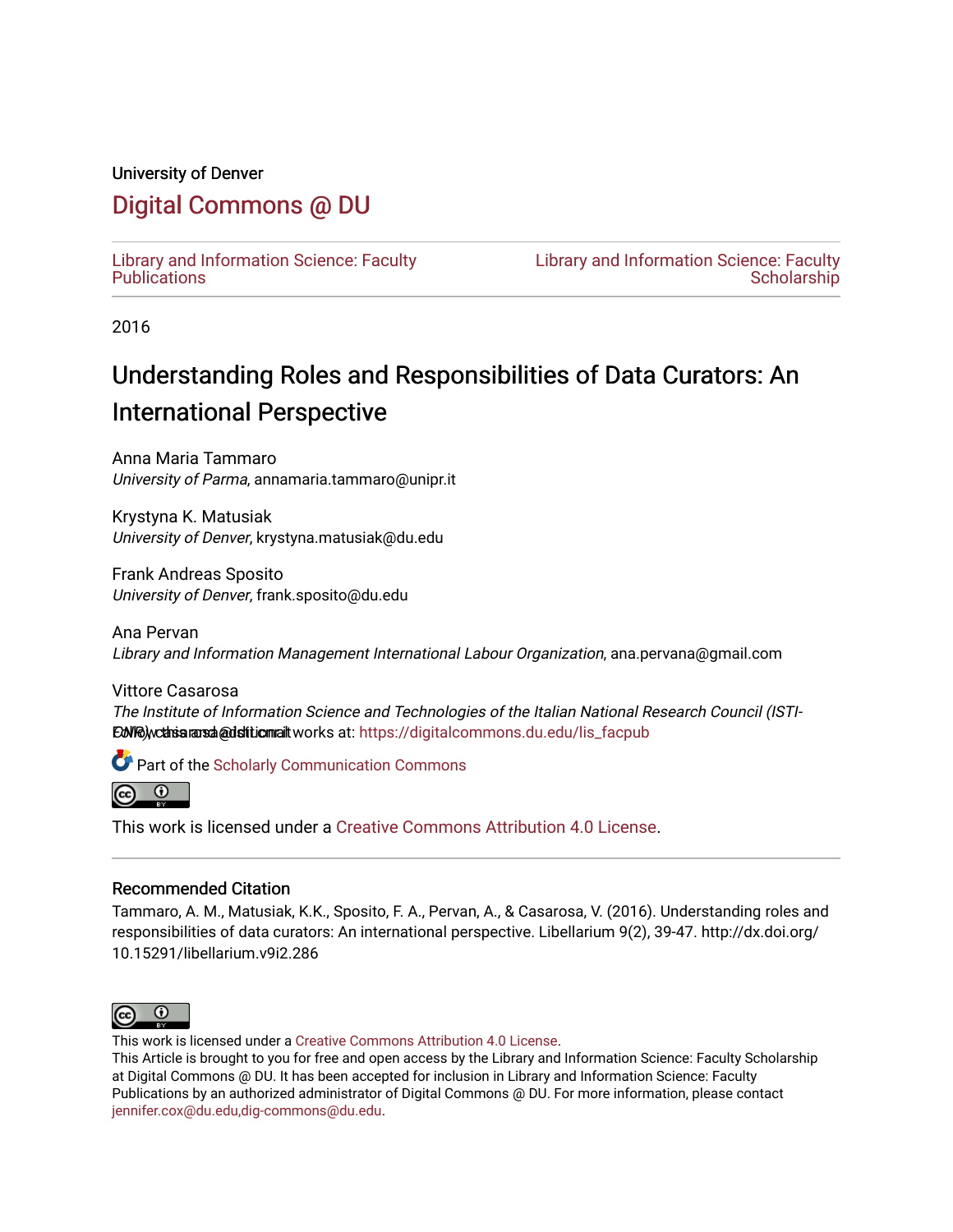### Understanding Roles and Responsibilities of Data Curators: An International Perspective

#### **Comments**

Originally published in Libellarium at [http://dx.doi.org/10.15291/libellarium.v9i2.286.](http://dx.doi.org/10.15291/libellarium.v9i2.286)

#### Publication Statement

Copyright held by the author or publisher. User is responsible for all copyright compliance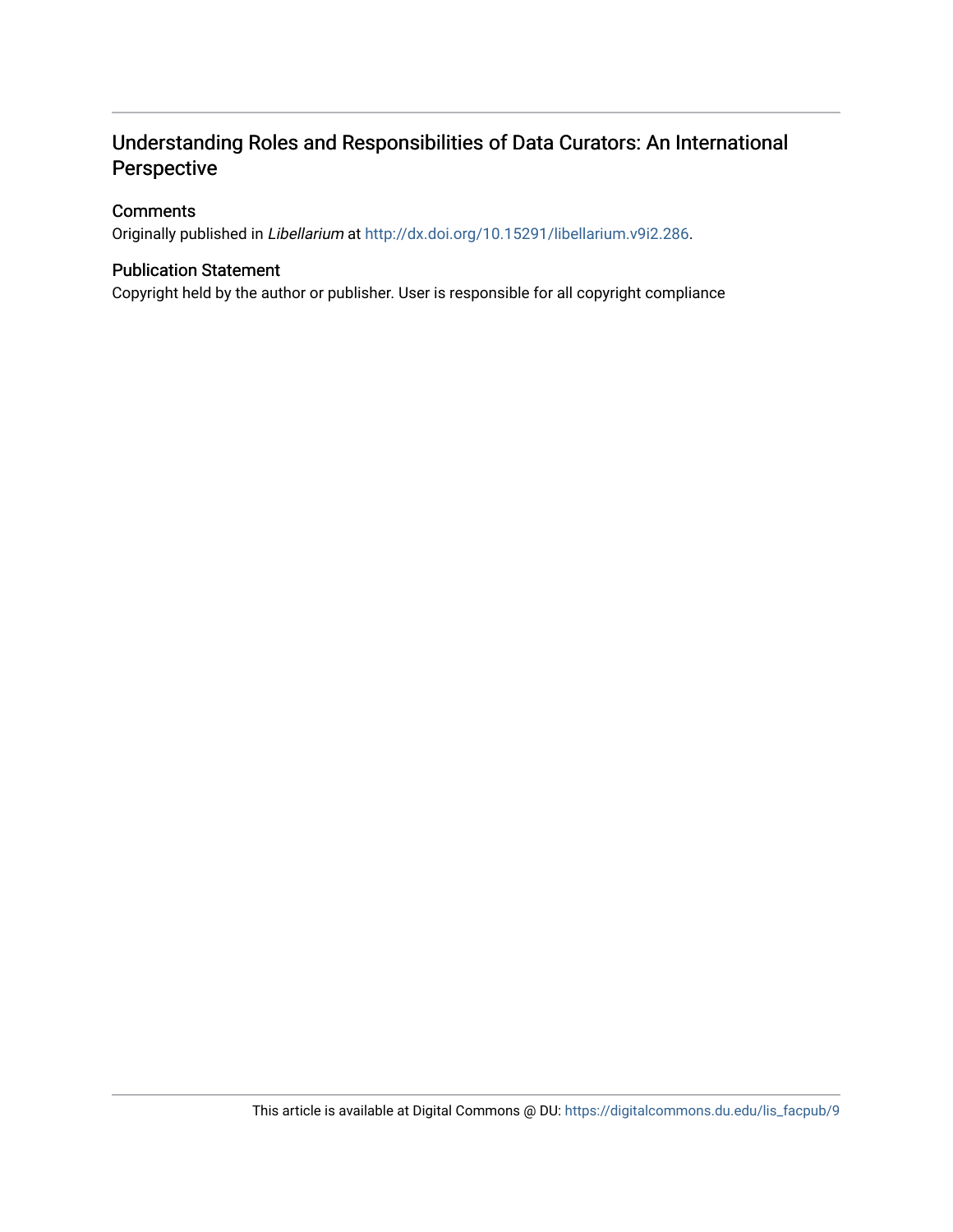## **Understanding roles and responsibilities of data curators: an international perspective**

**Anna Maria Tammaro, annamaria.tammaro@unipr.it** 

University of Parma, Italy

**Krystyna K. Matusiak, krystyna.matusiak@du.edu**  University of Denver, USA

**Frank Andreas Sposito, frank.sposito@du.edu**

University of Denver, USA

**Ana Pervan, ana.pervana@gmail.com**  Library and Information Management International Labour Organization, Switzerland

**Vittore Casarosa, casarosa@isti.cnr.it** 

The Institute of Information Science and Technologies of the Italian National Research Council (ISTI-CNR), Italy

Libellarium, IX, 2 (2016): 39 – 47. UDK: [027:004.62]: [023:37]=111 DOI: http://dx.doi.org/10.15291/libellarium.v9i2.286 Research paper

### Abstract

Data curation has emerged as a new area of responsibility for researchers, librarians, and information professionals in the digital library environment. This paper presents the preliminary findings of a large research project sponsored by the International Federation of Library Associations (IFLA), under the auspices of its Library Theory and Research (LTR) Section. The primary objective of the project is to identify the characteristic tasks and responsibilities of data curators in both international and interdisciplinary contexts. The ultimate objective, however, is to develop a "data curation ontology" that will better define the profession and support the development of educational curricula to train future data curators.

**KEYWORDS**: data curator, IFLA, digital library

### Introduction

The variety and sheer volume of research data that must be processed, preserved, and made available to the scholarly community and public at large is creating new challenges, both technical and theoretical, for researchers and the librarians and information professionals who support them. In the past few years, national funding agencies have begun to require researchers to prepare data management plans and to make data sets available in open access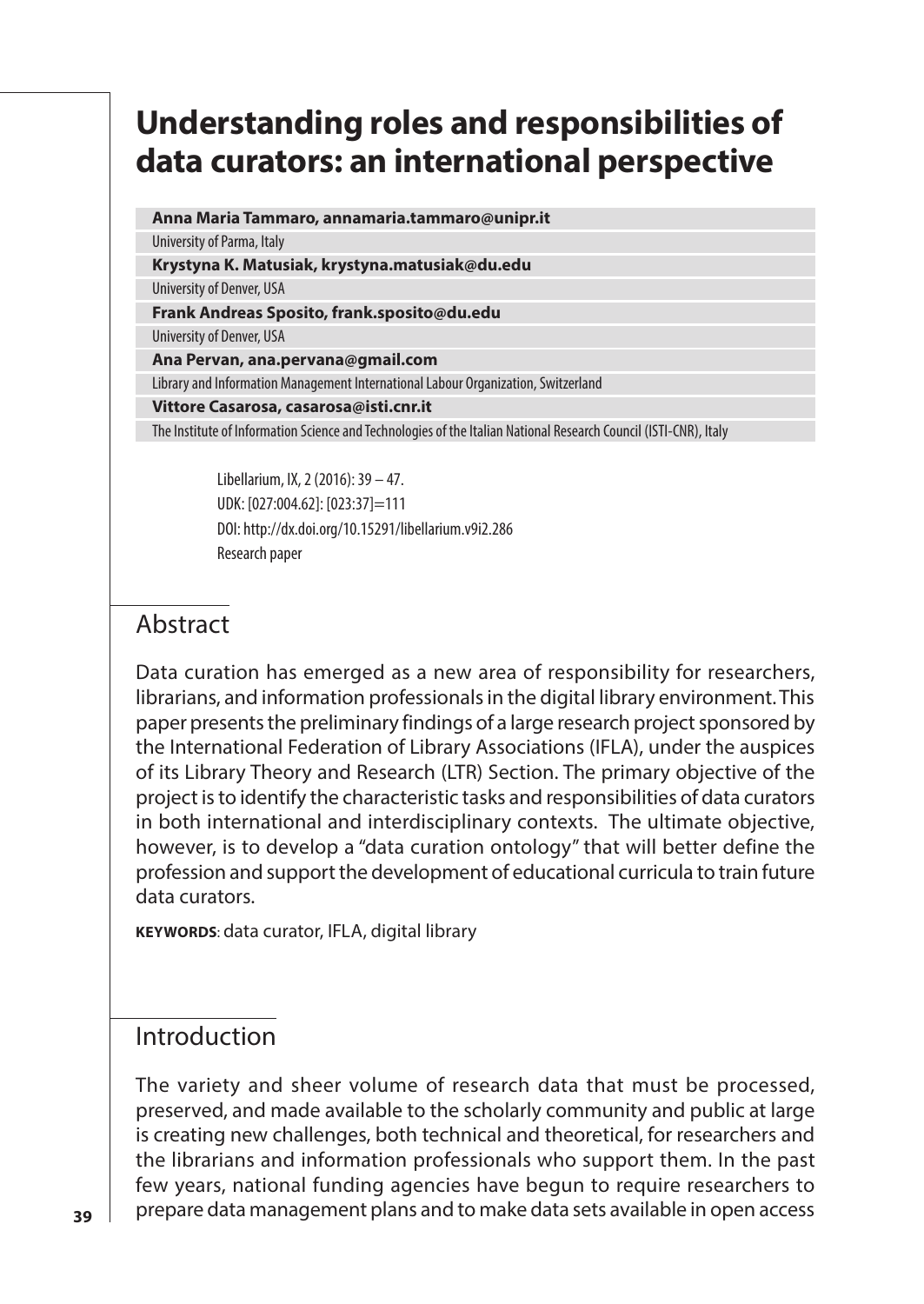repositories. In addition, the demands for open data publishing are coming from scientific publishers. The concept of data curation has roots in the management of scientific information, but its usage has branched out to other disciplines, including digital humanities.

The IFLA Section Library Theory and Research (LTR) international team has conducted preliminary research using multiple data collection techniques, including literature review, questionnaires, in-depth interviews with professional data curators, as well as content analysis of data curation job announcements.

The research questions addressed in this study are:

- How is data curation currently defined by its practitioners working in the field?
- What specific professional vocabularies are used to describe the data curator's core competencies?
- What are the data curator's primary roles and responsibilities?
- What are the key educational qualifications and areas of expertise required of successful data curators?
- How do these vocabularies, roles, skills, and responsibilities vary by country and region around the world?

First, the team has conducted a broad, comprehensive, and systematic survey of the literature related to the area of digital curation. Next, a subgroup conducted content analysis of job descriptions, disseminated a questionnaire, and conducted interviews with data curators working in the field. The first workshop during BOBCATSSS 2016 conference presented the initial findings and was conducted with the active participation of the audience. Since then the scope of the research project has expanded and more data has been collected using a combination of quantitative and qualitative data collection techniques. The preliminary findings of this study provide a starting point for what we hope will be an in-depth description of the roles and responsibilities of data curators.

### Terminology

Data curation has emerged as a new area of responsibility for researchers, librarians, and information professionals in the digital library environment (Heidorn 2011, Witt. 2008). In a 2011 article published in the International Journal of Digital Curation, Higgins (2011) proposes that digital curation has made great strides in establishing itself as a new discipline. However, identifying digital curation as a newly emerged discipline may be premature. Although there is a visible growth in educational programs, it is still unclear how the education for this knowledge and skills set fits within the educational landscape. Digital curation is instead mostly embedded in practice.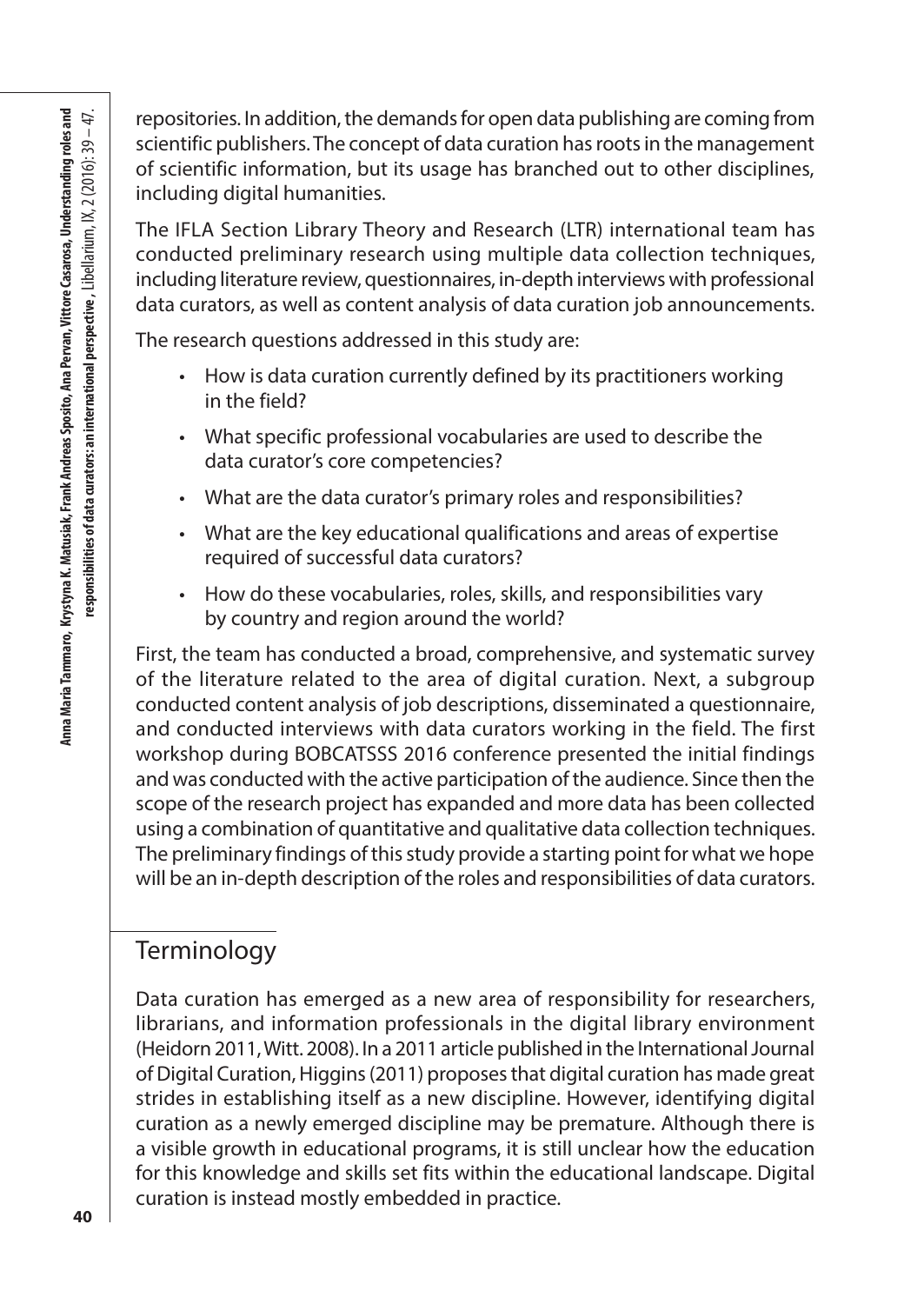Anna Maria Tammaro, Krystyna K. Matusiak, Frank Andreas Sposito, Ana Pervan, Vittore Casarosa, Understanding roles and Anna Maria Tammaro, Krystyna K. Matusiak, Frank Andreas Sposito, Ana Pervan, Vittore Casarosa, Understanding roles and<br>Her and the Starter of the Superior Starter of the Starter of the Starter of the Starter of the Starter responsibilities of data curators: an international perspective , Libellarium,  $\mathsf{IX}, 2$  (2016): 39 – 47. A number of alternative vocabularies have been deployed to describe the same or similar practices, reflecting the diverse environments in which data is now archived, as well as an evolving understanding of what the practice means in the field.

An exhaustive list of search terms was used to conduct the literature review:

- data curator
- digital curator
- data curation
- data management
- data curation curriculum
- data curation activity
- data curation infrastructure
- role data curator
- role librarian
- e-science.

The databases consulted were:

- Proquest
- Elsevier
- Emerald
- International Journal of Digital Curation
- Bailey's Digital Curation and Preservation Bibliography
- College & Research Libraries
- Journal of empirical research on human research ethics
- Libraries and the Academy

For this subset, 100 items were retrieved and a more detailed analysis was conducted.

Terms such as digital curation, digital archiving, or digital preservation are often used interchangeably (Beagrie 2008). The term digital curation is increasingly being used for the actions needed to add value to and maintain these digital assets over time for current and future generations of users. Digital curation refers to the actions people take to maintain and add value to digital information over its lifecycle, including the processes used when creating digital content. Digital preservation focuses on the series of managed activities necessary to ensure continued access to digital materials for as long as necessary (Walters and Skinner 2011).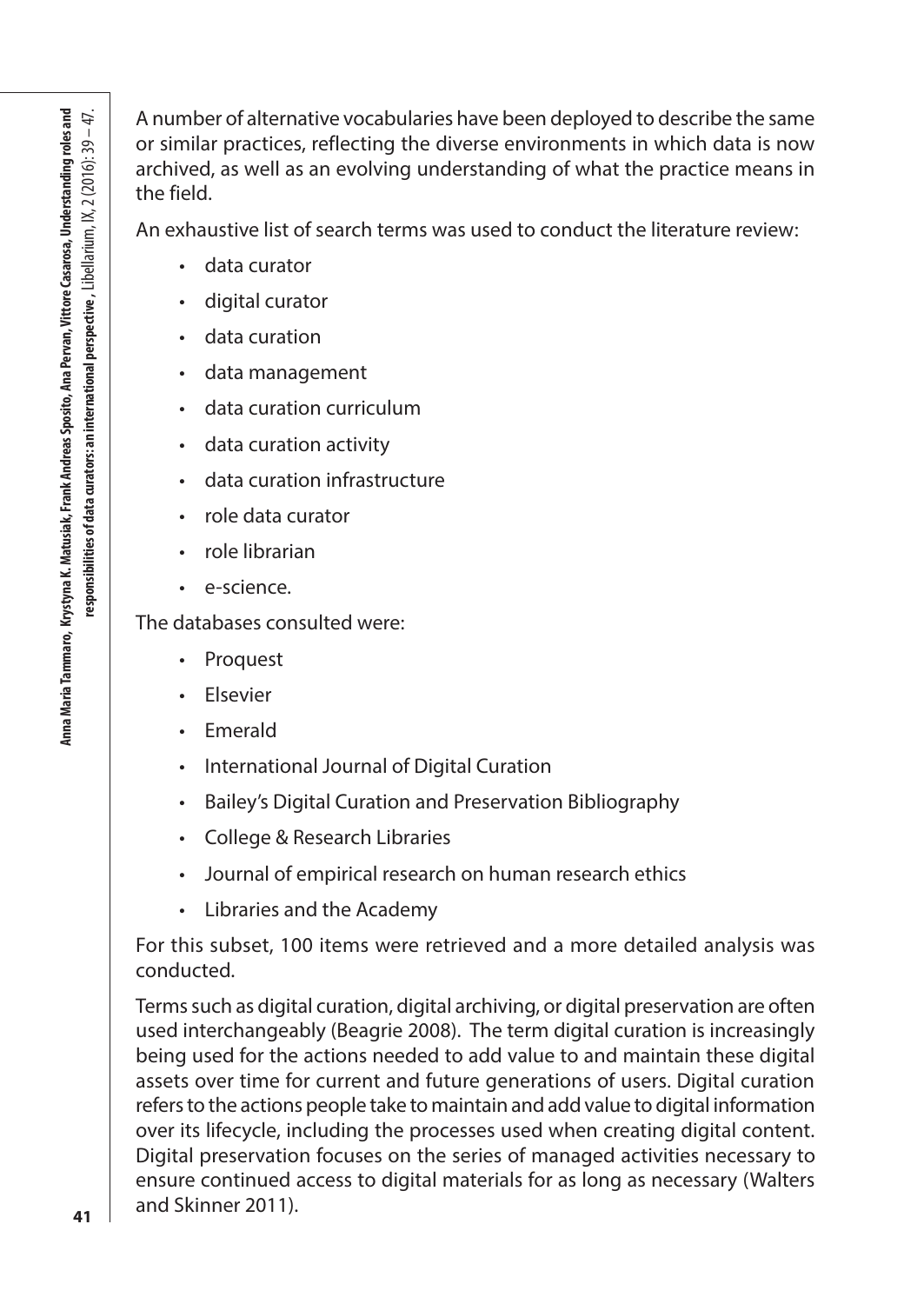Diverse vocabularies are also invoked to describe the various roles for professionals working with organizing, managing, preserving, and disseminating data. Moreover, there are important differences in understanding and usage of basic data curation terminology among countries and regions around the world.

### Multidisciplinary engagement

The digital curation is an area of inter-disciplinary research and practice, and different disciplinary trends are influencing its development (Beagrie 2008). The traditional roles in library and information science (LIS) relating to work with digital assets are in transition. Information professionals don't only require skills and knowledge from the LIS field, but also skills in collaboration and professional approach to interdisciplinary work.

Poole (2013) considers and evaluates digital curation work undertaken in the sciences and in the humanities. In theory and in practice digital curation has benefited substantially from practices developed and tested first in the natural sciences and subsequently adapted for and extended in the humanities. The roles of libraries and data centres are not easy to define. Traditionally positioned at opposite ends of the research lifecycle, the convergence of data and publications and interdependencies between both has modified this traditional scope of duties. Both libraries and data centres are in a transition process. Today the tasks of research libraries and data centres are starting to partially overlap, but generally have complementary roles (Reilly et al. 2011).

Pryor (2012) predicts a doomsday scenario for librarians where computer scientists are doing library work with data and are limited to published materials. The new digital environment poses new challenges for librarians: digital deluge, life cycle of research, data policy, discipline differences, data curation, confidentiality of data. Librarians need subject knowledge to manage data and there is a culture of self-sufficiency among scholars. In alternative, national Data Centres are built (e.g. UK and Australia).

### Education and training

There are two Frameworks providing a common language and helping to define the skills, knowledge and abilities that are necessary for the development of digital curation training and for promoting the continuing production, improvement and refinement of digital curation training programmes.

The DigCCurr (Digital Curation Curriculum) project (Lee, Tibbo, and Schaefer 2007) has developed a graduate level curricular framework, course modules, and experiential components to prepare students for digital curation in various environments.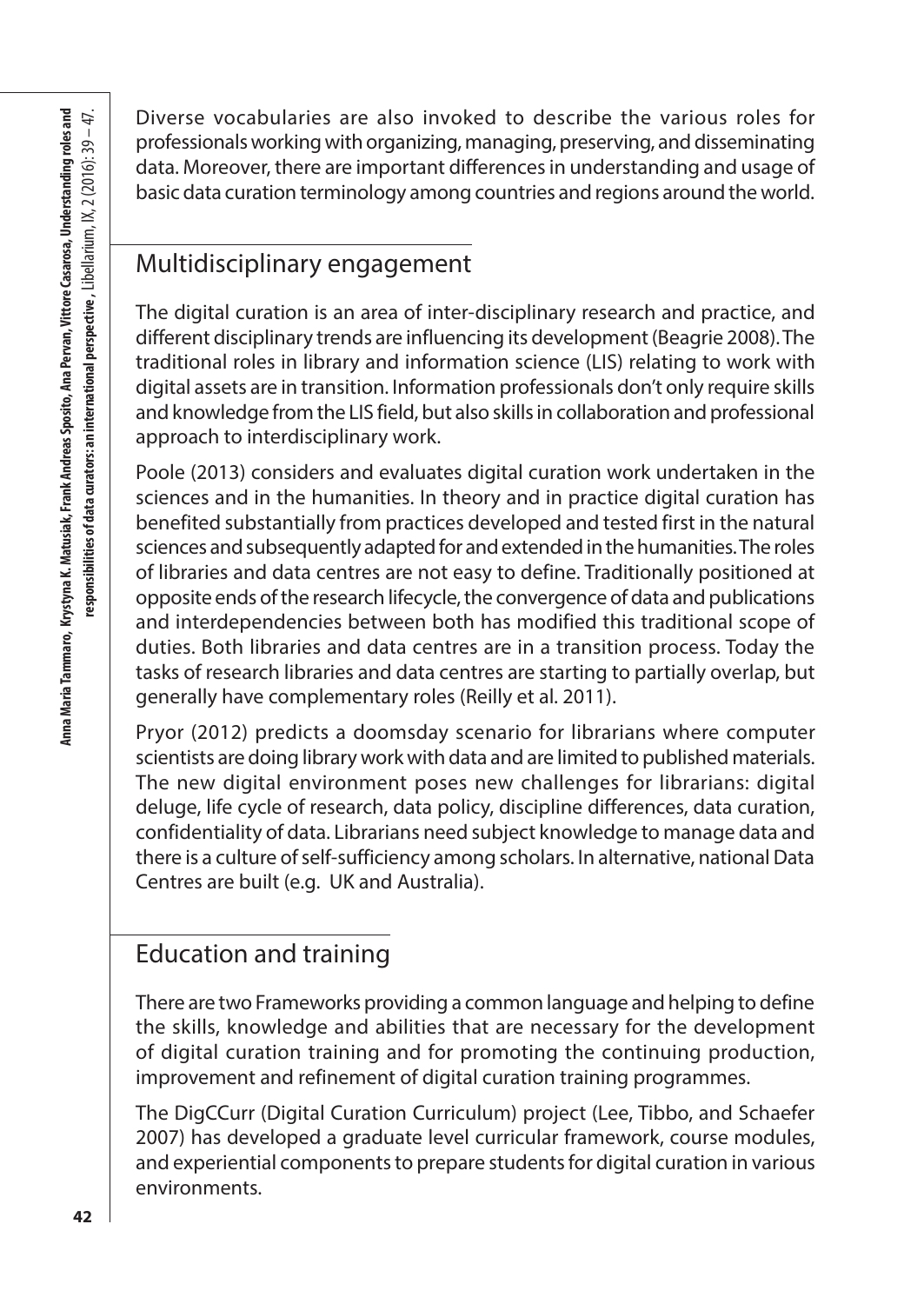In 2013, the DigCurV collaborative network (Molloy et al. 2014) completed the development of a Curriculum Framework for digital curation skills in the European cultural heritage sector. DigCurV synthesised a variety of established skills and competence models in the digital curation and LIS sectors with expertise from digital curation professionals, in order to develop a new Curriculum Framework.

Librarians need opportunities to learn more about these services either on campus or through attendance at workshops and professional conferences (Tenopir et al. 2014).

#### Preliminary findings

The role of data curator has become an important information management responsibility worldwide, stimulated by the growing need to organize and preserve large volumes of data generated by scholars, governments, and research institutions. A number of research studies have examined the roles of librarians and information professionals in research data management, but have focused primarily on U.S. libraries and research institutions (Akers et al. 2014, Kim, Warga and Moen 2012, 2013, Palmer et al. 2014). Our study builds upon this prior research and expands it by providing an inclusive international perspective.

The empirical part of this study included two phases of data collection and was designed using a mixed-method strategy. The first phase focused on quantitative content analysis of job announcements derived from a variety of library and information science job posting sites, including American Library Association (ALA) Job List, International Association for Social Science Information Services and Technology (IASSIST), and Code4Lib. IASSIST and Code4Lib provided international coverage and were the main sources of data. In the second phase of the study, interviews were conducted with data curators working at academic libraries and research centres. The following section presents the initial findings from the two phases of the study completed as of May 2016. As more data collection activities are scheduled for summer 2016, all results reported here are preliminary.

#### **Phase I: Content analysis of job announcements**

Phase one of the IFLA Data Curator research project consisted of a quantitative content analysis of job listings for data curators and related positions. The source data for this analysis were extracted from multiple sources, with a majority (more than 98%) scraped from the Code4Lib and IASSIST websites. The initial data set included 6051 job announcements. From there the database was winnowed to 441 data curator positions using both automated and hand coding, with 54% classified as composed of "primary" data curation responsibilities and 46% as "secondary". This final database is preliminary in nature as in likely to change as our research deepens.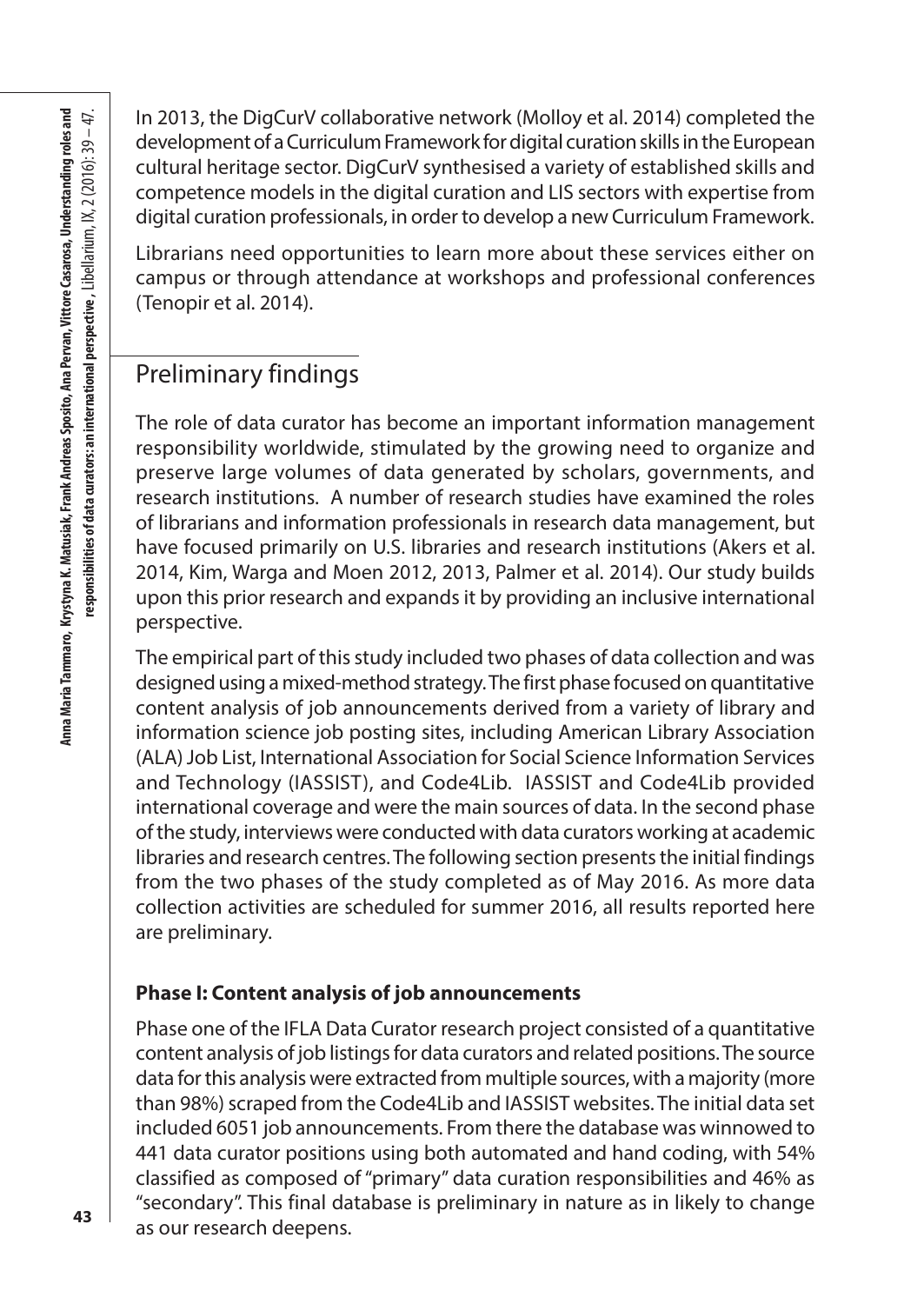Because of their source these results showed a selection bias towards positions located in the United States, though 34 countries in all were included in the database, and 12 countries were represented among the positions coded as data curators.

Perhaps the most interesting result of the analysis was a comparison of data curator and non-data curator positions by their location. Only 11.9% of non-data curator job listings were located in countries outside of the United States. Yet 26.4% of data curator jobs (including both "primary" and "secondary" positions) were located in other countries. These data suggest that data curation, as well as the data curator job market, is a more international practice than other kinds of work in the library and information science sector.

Other findings from the analysis show that the title "Data Curator" is a poor indicator of data curation responsibilities. There were 280 unique titles across the 441 positions coded as "data curator." No single title covered more than 3.5% of the total jobs. The most common titles were "Data Librarian", "Data Services Librarian", "Data Curator", and "Digital Scholarship Librarian". The prevalence of "librarian" in these titles indicates that typical responsibilities of librarianship, including reference, instruction, and outreach, are common for data curators as well.

Among the types of organizations employing data curators, universities (and university departments) were by far the most common (74.6%), which possibly reflects the North American bias in the source dataset. After universities, university libraries were second most frequent (9.8%), followed by research centres (6.1%) and government agencies (4.8%).

#### **Phase II: Interviews with data curators**

The second phase of the study provided an opportunity to gain insight into the practice of data curation and look at the roles and responsibilities from the perspective of information professionals working in the field. Interviews were a primary source of data and were supplemented by questionnaires and documentary evidence. Interviews followed a semi-structured protocol and focused on the participant's' job functions, work activities, distribution of responsibilities, and skills and competencies. Participants were recruited from academic libraries, research centres, and data curation centres in Australia, Canada, and the United States. Convenience and snowball sampling were used in the recruitment. Nine participants were interviewed as of May 2016. The interviews were conducted over Skype or phone and lasted between 30 and 45 minutes. All interviews were recorded and transcribed. The research team plans to conduct additional interviews in summer 2016.

The participants recruited for the study held different position titles, including coordinator of data curation and scholarly communications, data curation librarian, data librarian, data curation scientist, digital curation coordinator,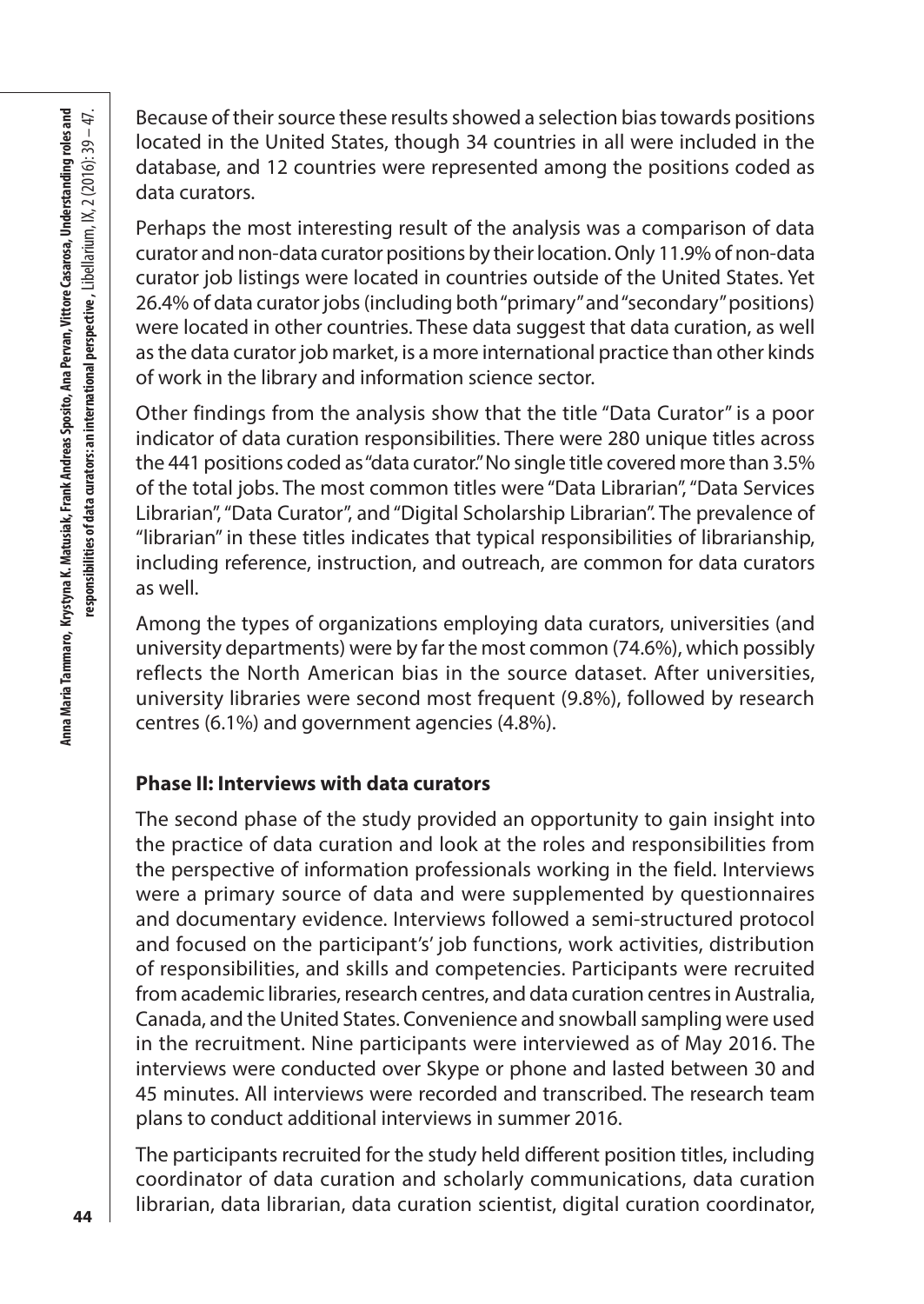e-research project officer, project scientist, research data management librarian, and research services coordinator. A phrase "data curation" and a word "librarian" appear in several titles. However, all titles are unique, which confirms the findings from the first phase about a wide variety of titles for positions with data curation responsibilities. Six participants in the sample worked at the university libraries, one at the research centre, one at the university department, and one at the newly funded, campus-wide research services unit. The participants came from a wide variety of backgrounds with Bachelor education in computer science, engineering, health sciences, and history. All participants held Masters in library and information science (MLIS) and three had PhDs.

The importance of outreach and training responsibilities emerged as a pattern in all interviews, regardless of the disciplinary or international contexts. A number of participants discussed a mismatch between perceptions of data curation and their actual work activities. As it turned out, most professionals interviewed for this project have not been involved in managing data directly. Instead, their efforts have been focused on outreach, consultation, and training of researchers. As indicated by Participant E, "data curation is more about providing information about good data curation practices to the people who need to curate their data or could be curating data." While more time is devoted to reaching out to researchers in the early stages of data curation programs, outreach remains a key responsibility for data curators working for more than 2 years. Outreach efforts are focused on:

- Informing researchers about new data curation services available their institutions
- Educating about data life cycle and good data management practices
- Promoting open access and data sharing through data repositories
- Consulting on metadata standards, data formats, and citation standards.

Data curators are involved in teaching workshops and providing one-onone consultations to faculty and graduate students. Workshops cover a wide spectrum of topics from data management plans to data citation and sharing. In addition to expertise in data management practices and standards, data curators need to have good communication and instruction skills to deliver effective presentations. Although data curators may not work directly with research data, their work requires some technical skills and knowledge of new technological solutions since they often make recommendations to researchers and lead data curation initiatives at their institutions.

Data curation, or perhaps more appropriately research data services, emerges as a new specialty that combines technical and public services skills. As one of the study participants emphasizes, "It's almost like multiple jobs in one really. I'm a technical services librarian, as well as an outreach librarian" (Participant C). The emerging specialty requires expertise in multiple areas of data creation,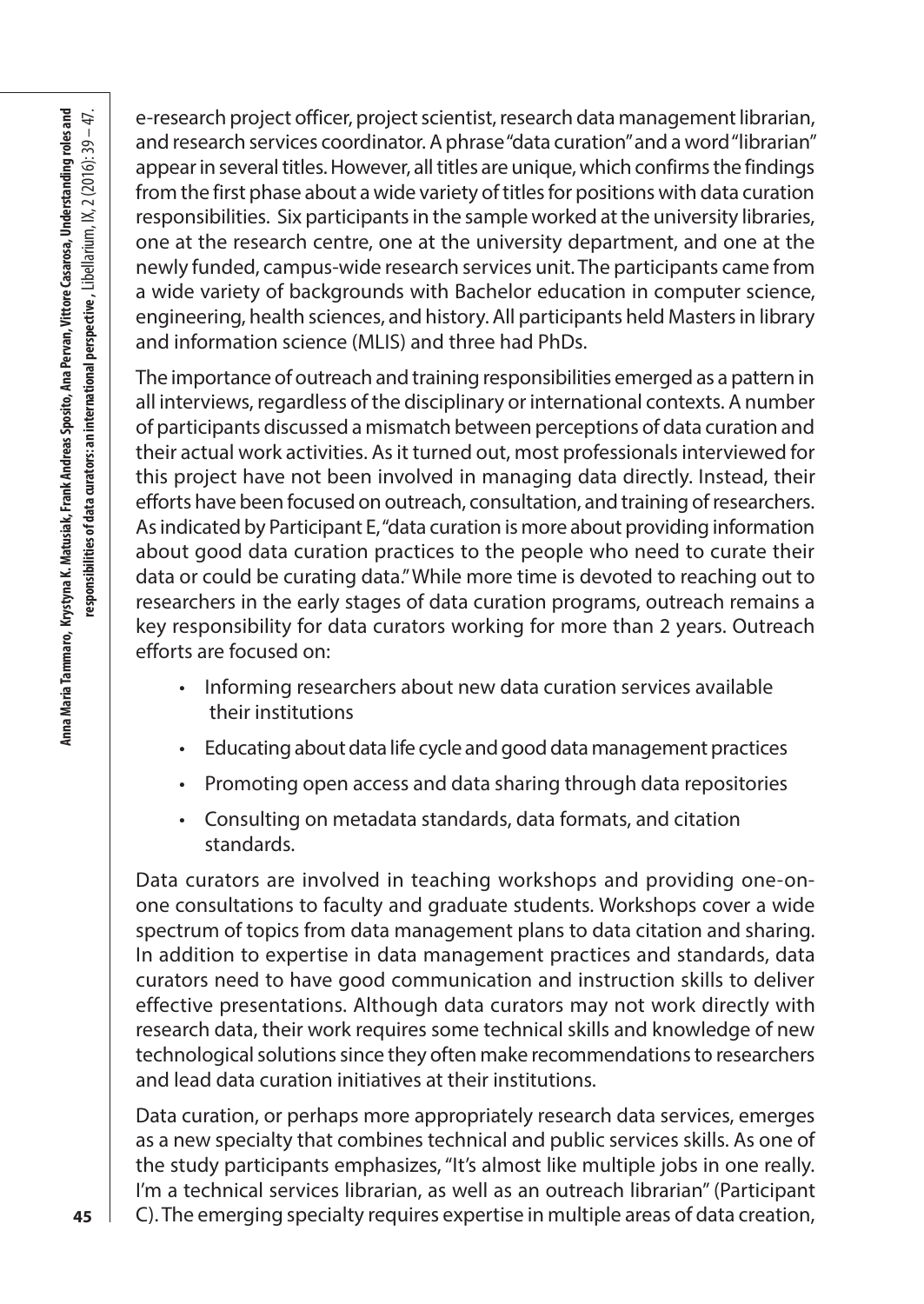organization, publishing, and preservation. It also involves collaboration - often a cross-campus collaboration - and building bridges between a library, IT unit, campus departments, or specialized centres. In a traditional library environment, technical and public services librarians tend to work in separate departments and have been educated using different tracks in LIS programs. Data curation as a new area of responsibility for librarians and information professionals requires a combination of technical, reference, and instruction skills and poses new challenges to the development of LIS curricula.

### Conclusion

The IFLA Data Curator research project is a work in progress. Moving forward, we hope to find additional sources for non-North American data curator positions, engage a natural language analysis of the entire position database, conduct additional interviews, and perform cross-analysis of job descriptions, questionnaires, and interview data. The ultimate goal of the project is to identify key responsibilities of data curators and to develop a glossary that should help to better define the profession and develop appropriate educational curricula. The preliminary findings of this research study indicate that different terms are used to describe various roles for professionals working with organizing, managing, and preserving data. Data curation is an emergent field and precise vocabulary has yet to mature.

#### References

- Akers, K. G., F. C. Sferdean, N. H. Nicholls, and J. A. Green. 2014. "Building support for research data management: Biographies of eight research universities." International Journal of Digital Curation 9, 2: 171-191. https://doi.org/10.2218/ijdc.v9i2.327
- Beagrie, N. 2008. "Digital curation for science, digital libraries, and individuals." International Journal of Digital Curation 1, 1: 3-16. https://doi. org/10.2218/ijdc.v1i1.2
- Heidorn, P. B. 2011. "The emerging role of libraries in data curation and e-science." Journal of Library Administration 51, 7-8: 662-672.
- Kim, J., E. Warga, and W. E. Moen. 2012. "Digital curation in the academic library job market." Proceedings of the American Society for Information Science and Technology 49, 1. https://doi.org/10.1002/meet.14504901267
- Kim, J., E. Warga, and W. E. Moen. 2013. "Competencies required for digital curation: An analysis of job advertisements." International Journal of Digital Curation 8, 1: 66-83. https://doi.org/10.2218/ijdc.v8i1.242